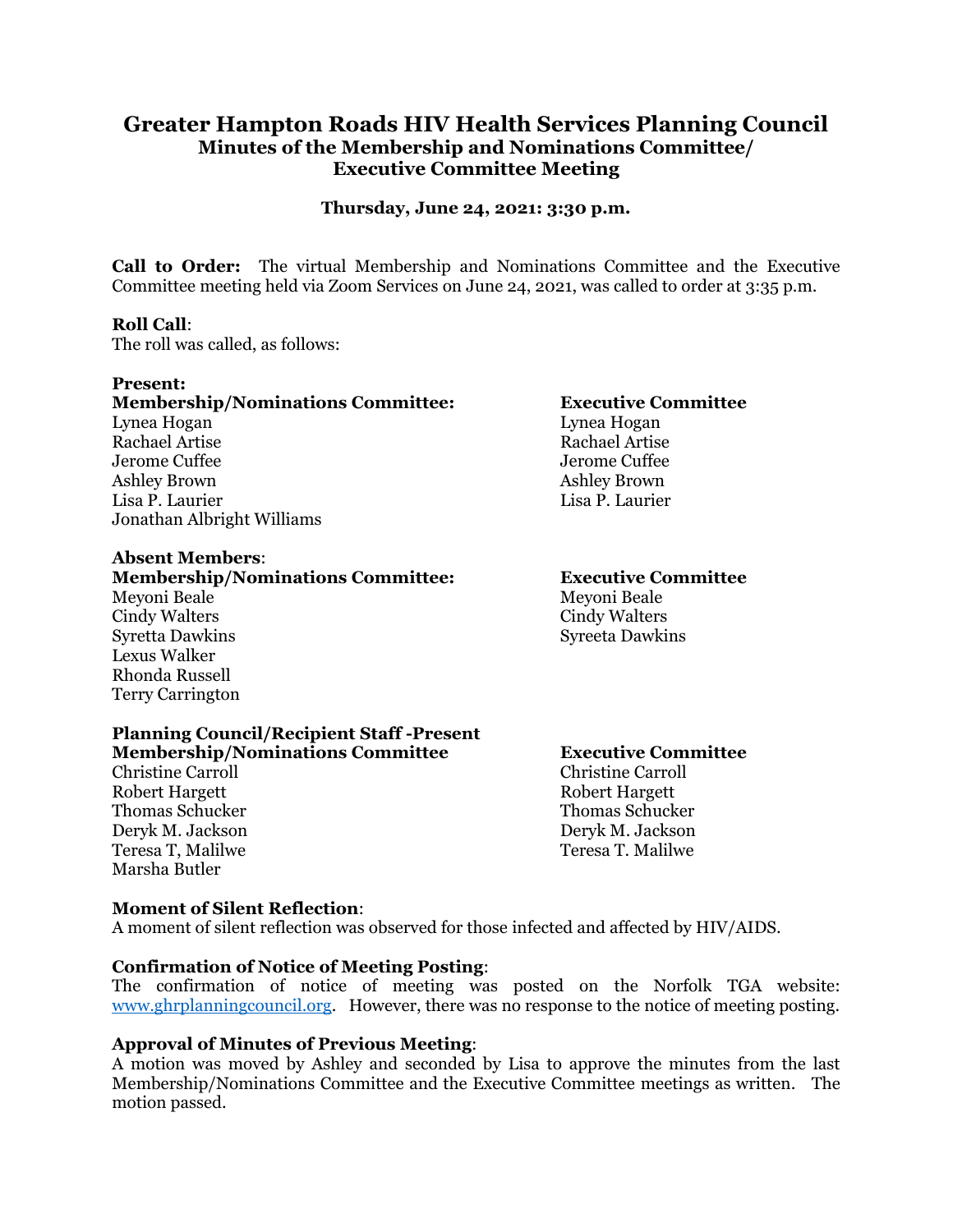## **Recipient's Report:**

• There was no report presented by the Recipient.

# **Review the Planning Council Activity Timeline P-CAT**) **for Progress**:

## **Committee Reports**:

## **Community Access Committee**:

The committee met on Wednesday, June 9th. The committee reviewed and revised the Consumer Survey that the committee has been working on for some months. Some changes were recommended, and Support Staff was tasked with implementing the revisions. The revised draft has been sent out to the committee for further and final review. The committee will discuss and review the recommended changes at the next committee meeting before it is administered to the public. The Consumer Survey will be in a Survey Monkey format.

The committee continued planning for the virtual Town Hall meeting and agreed to hold the event in August. A flyer was created for distribution to the community. An ad hoc committee was appointed to go through some of the topics and to create presentations for the topics. The committee is still working to find speakers to present at the Town Hall.

Donation request letters for assistance were sent out to Pharmaceutical Companies for the upcoming Statewide Retreat during the weekend of  $9<sup>th</sup>$  and 10<sup>th</sup> October. The committee is still waiting for responses from the Pharmaceutical Companies.

There were some announcements made at the committee meeting, one of which was in regard to Medicaid opening up dental services in July. The committee also discussed the appointment of a new Committee co-chair in place of Lynea who, due to other commitments, will be stepping down from the position of Co-Chair. This is still open for discussion at the next committee meeting.

The next committee meeting will be Wednesday, July  $14<sup>th</sup>$  at 6:00 p.m.

## **Quality Improvement/Strategic Planning Committee:**

The committee met on Tuesday; June  $14<sup>th</sup>$  as scheduled. However, the committee did not have a quorum. The Service Standards of Care were emailed to the committee, prior to the June meeting, for review and final discussion. The committee will review and discuss the Service Standards at the July committee meeting.

## **Priorities, Allocations and Policies Committee**:

The committee met prior to the Executive Committee/Membership and Nominations Committee meeting. The committee discussed the Priority Setting and Resource Allocations Session. The committee voted to accept a recommendation to change the date for the PSRA Session from July to August. The new dates are as follows:

• **Thursday, August 19th @ 9:00 a.m**. **to 12:00 noon**: Mandatory PSRA Training and data sharing session.

## **Thursday, August 26th @ 9:00 a.m. to 12:00 noon:**

• The PSRA Process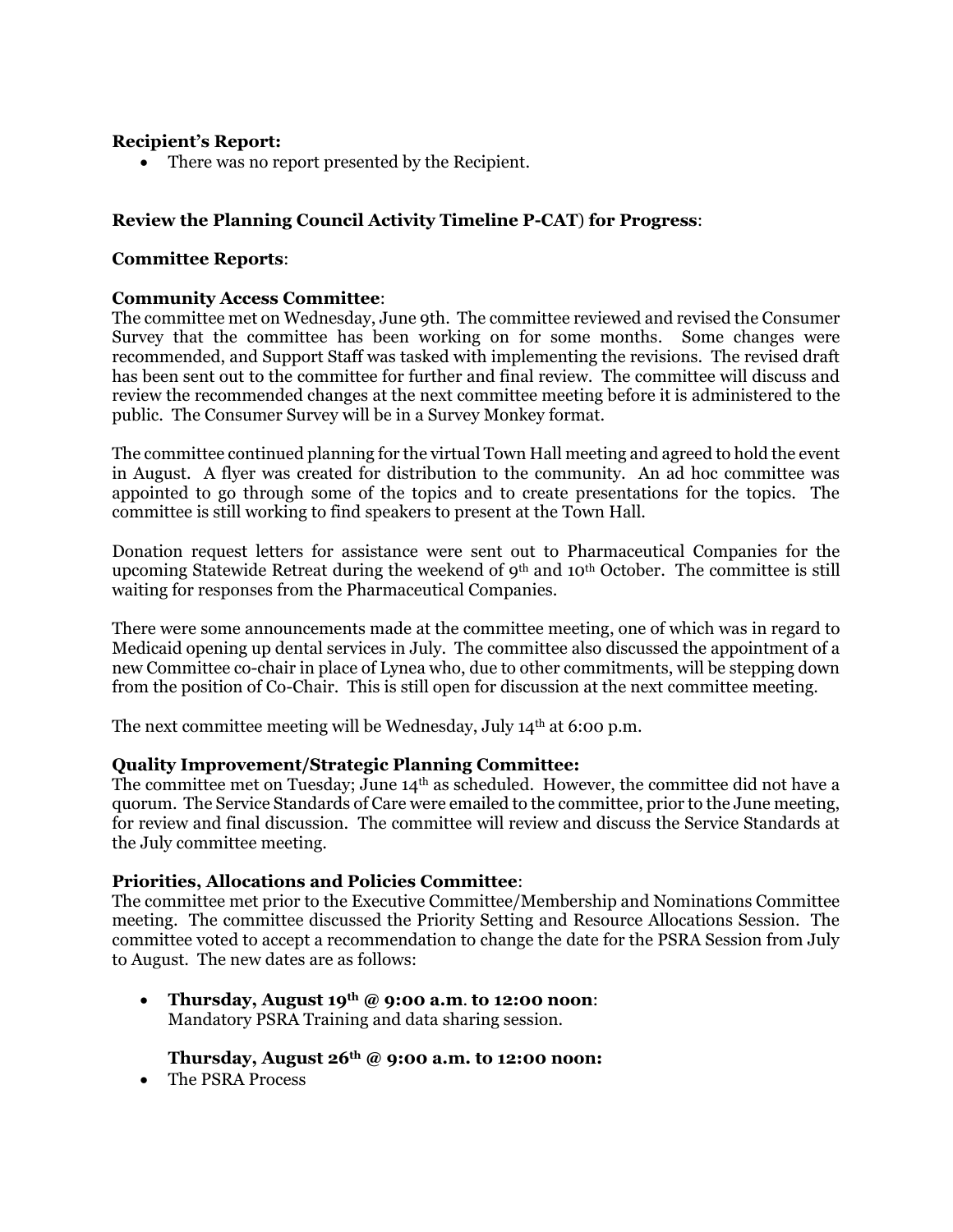A motion from the Priorities, Allocations and Policies Committee was seconded by Jerome to change the PSRA Session dates from July to August  $19<sup>th</sup>$  and  $26<sup>th</sup>$ . The motion passed.

The committee reviewed the monthly expenditure summary report. The overall expenditure at 14% is fairly close to the target expenditure rate at 17%.

## **New Business**:

## **Co-Chair Nominations**:

Gwendolyn, the Planning Council Co-Chair was rotating off the Planning Council at the end of June. A list of Planning Council eligible nominees was emailed to the committee for review. Four responses were received. The eligible nominees were as follows:

1. Lynea Hogan : Declined 2. Jerome Cuffee : Accepted 3. Ashley D.D. Brown : Accepted 4. Lisa P. Laurier : Accepted 5. Meyoni Beale : Not present 6. Cindy Walters : Not present 7. Syreeta Dawkins : Not present

The committee accepted a motion which was moved and properly seconded by Lynea to move the following nominees forward to the Planning Council for a final vote:

- 1. Jerome Cuffee
- 2. Lisa P. Laurier
- 3. Ashley D.D. Brown

## **Review and Manage Planning Council Training**:

The Membership and Nominations Committee usually decides what training topics will be presented at the Planning Council meeting. No training was slated for the upcoming June Planning Council meeting.

## **Review and Manage Membership Application Process**:

There is one application on file for the committee's review. However, his nomination to the Planning Council, currently, would adversely affect compliance with the Federal Mandate requirement. After some discussion, it was agreed to schedule the applicant for an interview at the next July meeting. The candidate will be placed to participate on a committee in line with his qualifications and/or profession.

## **Review Membership Matrix of Compliance with the Federal Mandate**:

After one member rotated off the Planning Council at the end of May, the Council is currently below the required minimum membership number, at fourteen (14). However, the Council is at 35% in compliance with the Federal mandate.

Going forward, meetings will be conducted as follows:

- **Membership and Nominations Committee business**: 3:30 p.m. to 4:00 p.m. Marsha, the staff member on the committee will be in attendance.
- **Executive Committee business**: 4:00 p.m. to 5:00 p.m. The Program Manager and Robert will be in attendance.